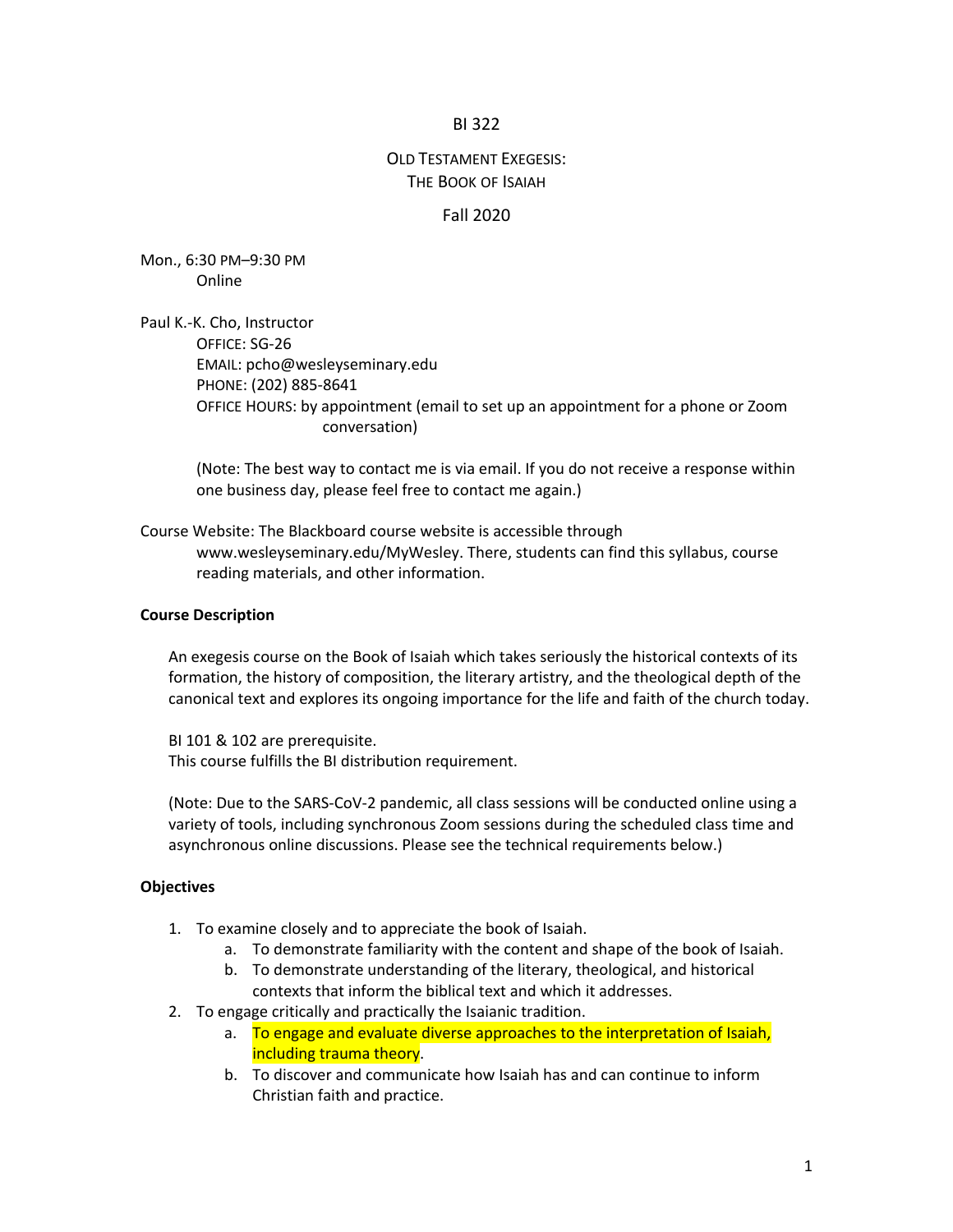### **Requirements**

- 1. **Attendance and Participation** (10%): Regular preparation of course materials as reflected in class attendance and participation. *The instructor reserves the option to assign short ungraded assignments (e.g., reflection papers, discussion questions) throughout the semester.*
- 2. **Class Session and Short Paper** (40%):
	- *A class session* (15–20 minutes) on a topic or passage led by students. The topic or passage must be approved by the instructor. Students are encouraged to consider presenting on specific themes or a well-defined passage. *Sign-up for session dates will occur week 2*.
	- *A short paper* on the topic or passage (4–5 pages). *Due one week after the class session*.
- 3. **Exegetical Paper** (40%): An exegetical paper (8–12 pages) on a passage and topic based on the student's interpretative work. Interdisciplinary work is especially encouraged.
	- Please consult the methodology as outlined in W. P. Brown, *A Handbook to Old Testament Exegesis* (Louisville: WJK, 2017) or F. Tiffany and S. Ringe, *Biblical Interpretation: A Roadmap* (Nashville: Abingdon, 1996).
	- The paper itself should be an organic whole that presents a critical argument. This means that an issue must be precisely identified, the data accurately surveyed, the different positions fairly and dispassionately set forth, and the preferred interpretation rationally defended.
	- Submit an electronic copy on Blackboard on or before the due date.
	- *Due December 7, 2020*.
- 4. **Communication Event** (10%): A presentation (10–15 minutes) based on the exegetical paper using creative means to communicate to a non-academic audience. The use of the arts (literary, musical, visual, etc.) is encouraged. Group projects are welcome. Please provide a one-paragraph description of the event introducing the topic and connection to the course. *On December 14, 2020*.
- 5. Final course grade will be assigned according to the following scale: A = 93–100; A- = 90– 92; B+ = 87–89; B = 83–86; B- = 80–82; C+ = 77–79; C = 73–76; C- = 70–72; F = 0–69

### **Wesley Curricular Objectives**

| Area                     |                                                                                                                                   | <b>Religious Heritage</b> |      |                                                                                                         | <b>Cultural Context</b> |            |                                                                                                                  | <b>Ministerial and Public</b><br>Leadership |                                                                                                                   |            | <b>Personal and Spiritual</b><br><b>Formation</b> |            |
|--------------------------|-----------------------------------------------------------------------------------------------------------------------------------|---------------------------|------|---------------------------------------------------------------------------------------------------------|-------------------------|------------|------------------------------------------------------------------------------------------------------------------|---------------------------------------------|-------------------------------------------------------------------------------------------------------------------|------------|---------------------------------------------------|------------|
| Goal                     | (I) Students will cultivate<br>deep roots in the<br>foundational biblical and<br>theological traditions of the<br>Christian faith |                           |      | (II) Students will engage<br>diverse cultural contexts<br>sensitively, critically and<br>constructively |                         |            | (III) Students will hone their<br>own skills for ministry and<br>enable the ministry and<br>leadership of others |                                             | (IV) Students will strive<br>toward deeper integration<br>intellectually, morally,<br>emotionally and spiritually |            |                                                   |            |
| <b>Objectives</b>        | IA                                                                                                                                | <b>IB</b>                 | IC   | <b>IIA</b>                                                                                              | <b>IIB</b>              | <b>IIC</b> | <b>IIIA</b>                                                                                                      | <b>IIIB</b>                                 | <b>IIIC</b>                                                                                                       | <b>IVA</b> | <b>IVB</b>                                        | <b>IVC</b> |
| <b>Course Objectives</b> | x                                                                                                                                 | x                         | X    | X                                                                                                       | X                       |            | X                                                                                                                |                                             | X                                                                                                                 |            | X                                                 |            |
| <b>Requirements</b>      | 1234                                                                                                                              | 1234                      | 1234 | 1234                                                                                                    | 1234                    | 12         | 124                                                                                                              | 12                                          | 4                                                                                                                 |            | 1234                                              | 124        |

### **Course Policies**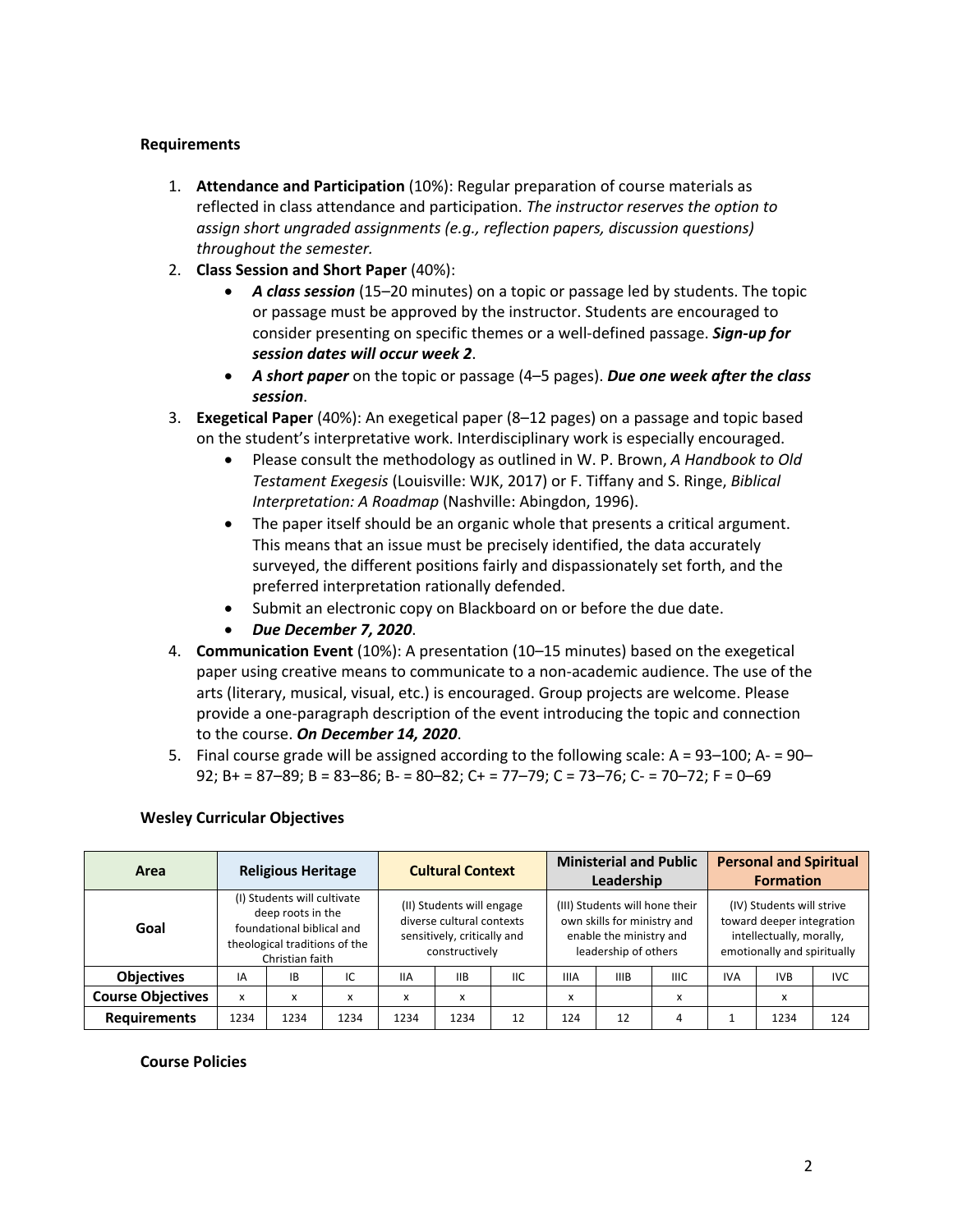- 1. **Participation**: Class attendance is mandatory. Unexcused absences will negatively affect the course grade. Please come to class on time. Excessive and repeated tardiness constitutes absence.
- 2. **Bible**: Bring your Bible to class.
- 3. **Computer**: The use of computers and other devices during class is prohibited except for in-class related activities. Violations will be marked as an unexcused absence.
- 4. **Assignments**: Written assignments are due at 11:59 PM on the due date. Upload an electronic copy of the paper on the class Blackboard site, preferably as a Word file, and turn in a hard copy, preferably at the beginning of class. Earlier of the two submissions will be recorded as the date received. A 3% deduction will be applied for every weekday that the paper is late. Extensions are granted only because of emergencies and must be requested in writing in advance of the due date.
- 5. **Writing**: Students are encouraged to avail themselves of the services of the Writing Center. For more information, contact Rev. Raedorah C. Stewart, the Director of the Writing Center (tel: 202-885-8671; email: writingcenter@wesleyseminary.edu).
- 6. **Communication**: The best way to contact the instructor is by email at pcho@wesleyseminary.edu. If the instructor does not respond within one business day, you may send him another email.

## **Institutional Policies**

- 1. **Accommodations**: Once admitted to Wesley, students needing accommodations must communicate with the Associate Dean for Community Life. Students will submit to the Office of Community Life relevant, current documentation from a qualified professional, which will be evaluated by a consultant with a degree in special education. All accommodations for classes are made by the Office of Community life on behalf of the student. Please see our page on Disability Accommodations for more information.
- 2. **Academic Integrity**: The rules governing academic integrity at the Seminary (see *Wesley Theological Seminary Catalog 2020-2021*, pp. 129-30) will be strictly observed. Academic dishonesty (e.g., cheating on exams, plagiarism) will not be tolerated under any circumstance and will result in substantial penalties, including the possibility of academic dismissal. The Faculty regards the following as forms of academic dishonesty: copying from another's paper; giving or receiving unauthorized assistance to or from another student during an examination; using unauthorized material during an examination; and borrowing and presenting as one's own (i.e., without proper attribution) the composition or ideas of another.
- 3. **Communication**: The Seminary considers your Wesley email account an official means of communicating with students. Blackboard accounts are also linked to your Wesley email. Please check your Wesley account regularly or have it forwarded to another account.
- 4. **Respectful Language**: The Seminary expects course discussion and written work to employ language that respects the equal dignity and worth of all human beings. In particular, linguistic sexism and racism are to be avoided.
- 5. **SafeAssign**: You may be asked to submit one or more of your writing assignments to Blackboard's SafeAssign plagiarism prevention service. Assignment content will be checked against Internet sources, academic journal articles, and the papers of other Wesley Theological Seminary students for common or borrowed content. SafeAssign generates a report that highlights any potentially unoriginal text in the submitted paper.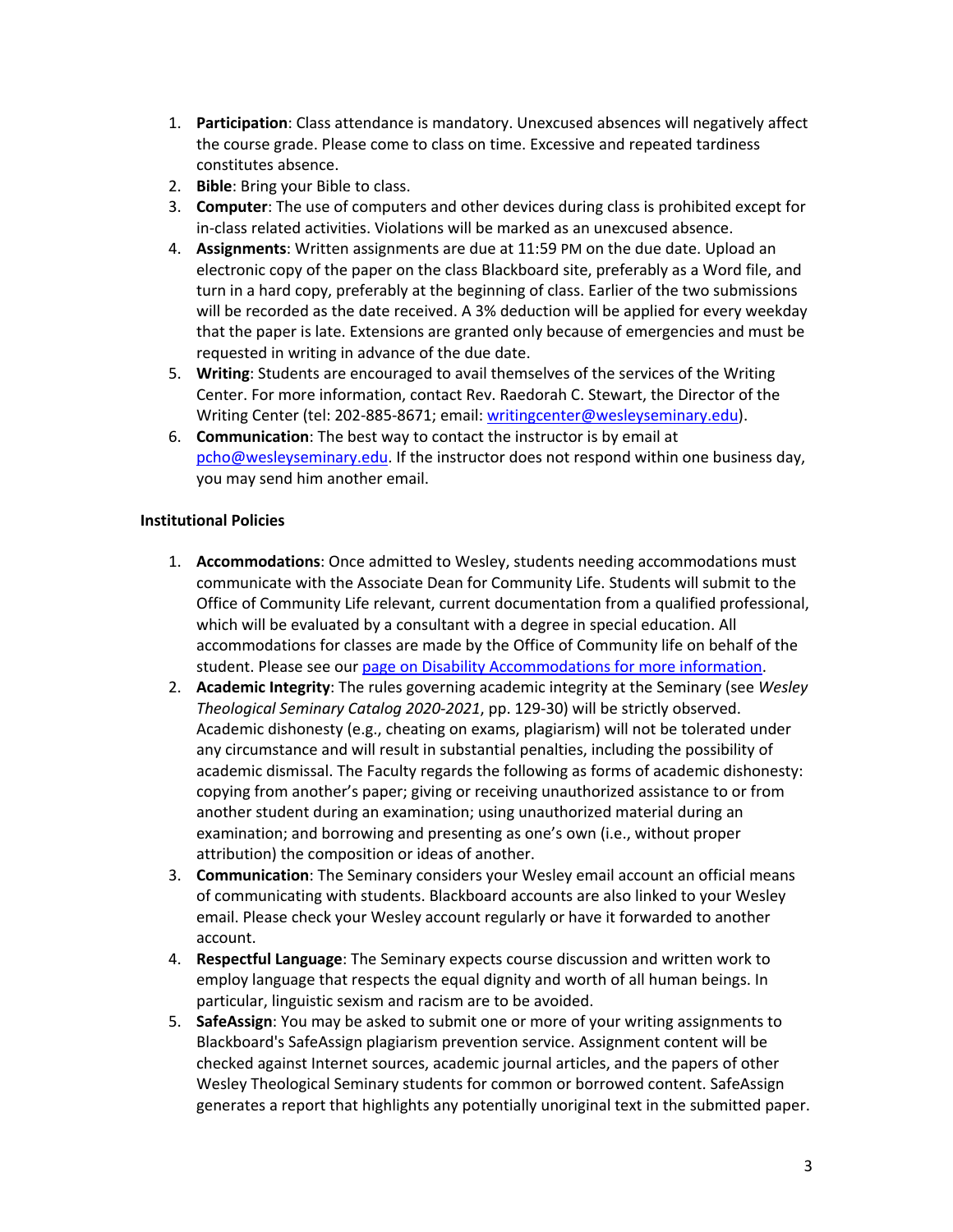The report may be submitted directly to the instructor or the instructor may elect to have students submit initial drafts through SafeAssign so that you will receive the report allowing the opportunity to adjust and ensure that all source material has been properly cited.

### **Technical Requirements**

### **Microsoft Windows**

- Windows 8 or 10
- Intel Core i5 or higher or AMD equivalent
- At least 16GB of free storage space

### **Mac OS/X**

- OS/XMac OS X 10.14 or newer
- Intel processor and at least 4 GB of RAM

### **All Systems**

- Up-to-date browser: Firefox, Chrome, Safari, Edge (click here for Blackboard browser checker)
- Up-to-date PDF reader (Adobe or Foxit)
- Up-to-date version of Adobe Flash Player
- Up-to-date video player:
	- § Windows Media player or
	- **VideoLAN VLC media player**
- Up-to-date Word processor and presentation package (Wesley Theological Seminary offers free Office 365 Basic for students click here for instructions on how to download)
- High speed internet connection
- Students should all have a web cam and microphone. USB headset and microphone are ideal for course meetings.

### **Required Texts**

1. A Study Bible.

Recommended translations and annotated editions include

- NRSV. *The New Oxford Annotated Bible with the Apocryphal/Deuterocanonical Books*, 3d augmented ed. Ed. M. D. Coogan. New York: Oxford University Press, 2007.
- NRSV. *The Harper Collins Study Bible: New Revised Standard Version, including the Apocryphal/Deuteronocanonical Books with Concordance*. Eds. H. W. Attridge, W. A. Meeks, and J. M. Bassler. San Francisco: Harper, 2006.
- NJPS. *The Jewish Study Bible*. Eds. A. Berlin and M. Brettler. Oxford: Oxford University Press, 2004.
- 2. Childs, Brevard S. *Isaiah*. Old Testament Library. Louisville: WJK, 2001.
- 3. Some required reading assignments (marked in the calendar with an \*) will be made available on Blackboard.
- 4. Other required reading assignments (marked in the calendar with a #) will be available at the library, either as a reserve item or in the reference section.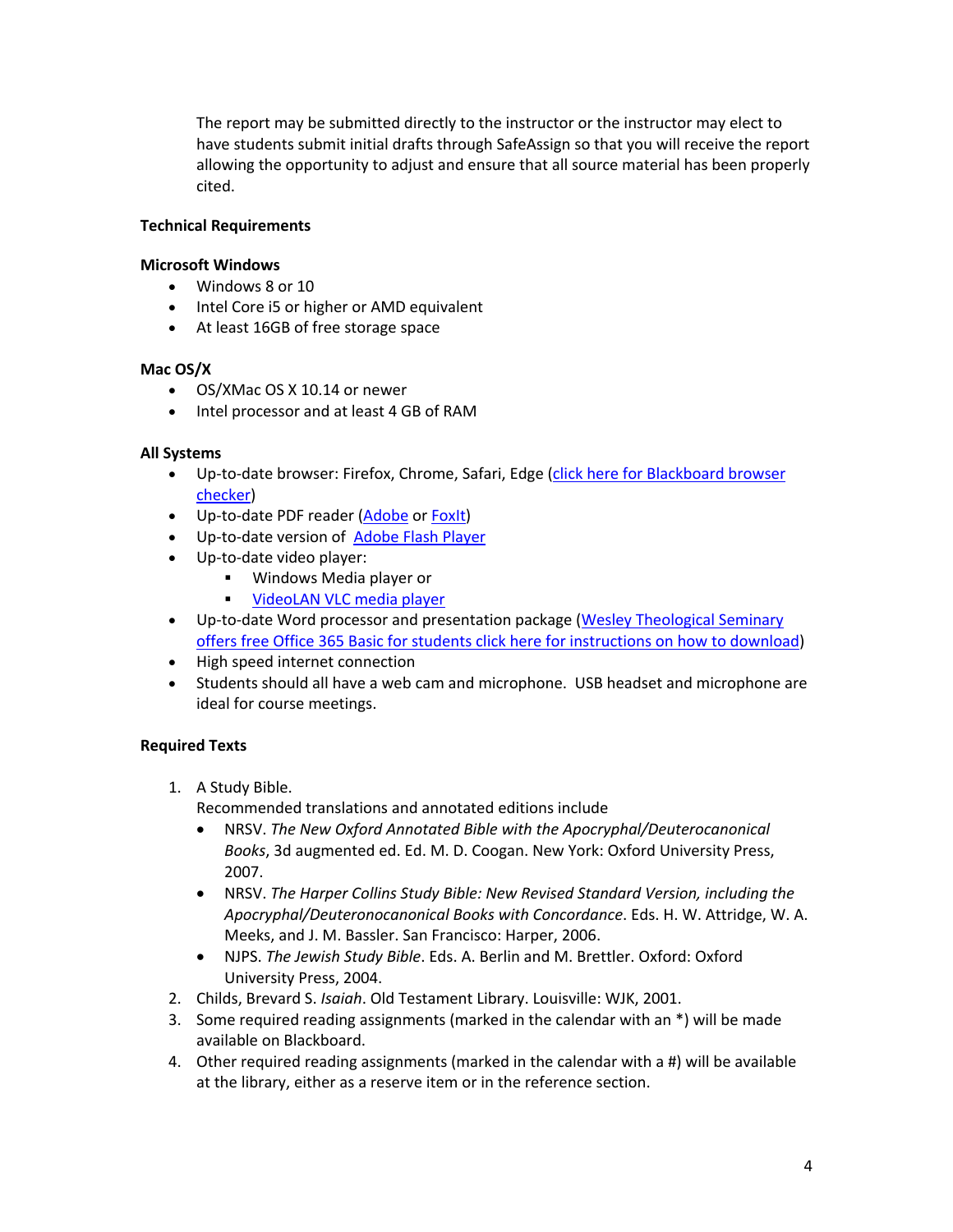### **Recommended Books**

- Blenkinsopp, Joseph. *Isaiah 1–40*. AB 19. New York: Doubleday, 2000.
- \_\_\_\_\_\_\_. *Isaiah 40–55*. AB 19A. New York: Doubleday, 2000.
- *\_\_\_\_\_\_\_. Isaiah 56–66*. AB 19B. New York: Doubleday, 2003.
- Cho, Paul K.-K. *Myth, History, and Metaphor in the Hebrew Bible*. Cambridge: Cambridge University Press, 2019.
- Kaiser, Otto. *Isaiah 1–12: A Commentary*. Translated by R. A. Wilson. London: WJK, 1983.
- \_\_\_\_\_\_\_. *Isaiah 13–39: A Commentary*. Translated by R. A. Wilson. London: SCM, 1974.
- Kim, Hyun-Chul Paul. *Reading Isaiah: A Literary and Theological Commentary*. Macon, Ga.: Smyth & Helwys, 2016.
- Roberts, J. J. M. *First Isaiah*. Hermeneia. Minneapolis: Fortress, 2015.
- Sommer, Benjamin. *A Prophet Reads Scripture: Allusion in Isaiah 40–66*. Stanford: Stanford University Press, 1998.
- Stromberg, Jacob. *Isaiah After Exile: The Author of Third Isaiah as Reader and Redactor of the Book*. Oxford: Oxford University Press, 2011.
- Stuhlmueller, Carroll. *Creative Redemption in Deutero-Isaiah*. Rome: Biblical Institute, 1970.
- Tiemeyer, Lena-Sofia. *Continuity and Discontinuity: Chronological and Thematic Development in Isaiah 40–66*. FRLANT, vol. 255. Göttingen: Vandenhoeck & Ruprecht, 2014.
- Wildberger, Hans. *Isaiah 1–12*. Translated by Thomas H. Trapp; Minneapolis: Fortress, 1991.
- \_\_\_\_\_\_\_. *Isaiah 13–27*. Translated by Thomas H. Trapp. Minneapolis: Fortress, 1997.
- \_\_\_\_\_\_\_. *Isaiah 28–39*. Translated by Thomas H. Trapp. Minneapolis: Fortress, 2002.
- Williamson, H. G. M. *The Book Called Isaiah: Deutero-Isaiah's Role in Composition and Redaction*. Oxford: Oxford University Press, 1994.

# **Course Calendar**

*\*Calendar may be adjusted as necessary throughout the semester.*

| <b>Class</b><br>Date | Primary<br>Text | <b>Secondary Reading</b>         | Topic |
|----------------------|-----------------|----------------------------------|-------|
|                      |                 | $1$ , 2), #) = Required Reading. |       |
|                      |                 | Childs = Childs, Isaiah.         |       |
|                      |                 | * = available through Blackboard |       |
|                      |                 | $(OR)$ = optional reading        |       |
|                      |                 | $#$ = on reserve at the library  |       |

| 8/31 | 1) *Briere and Scott, "What Is<br>Trauma?" 9-23.<br>2) *Briere, Scott, and Jones, "The<br>Effects of Trauma," 25-61. | Introductory Remarks;<br>Introduction to<br>Prophecy: From<br>Prophet to Prophetic |
|------|----------------------------------------------------------------------------------------------------------------------|------------------------------------------------------------------------------------|
|      | (OR) *Heschel, "What Manner of<br>Man is the Prophet?" 3-26.                                                         | Book; <mark>trauma</mark>                                                          |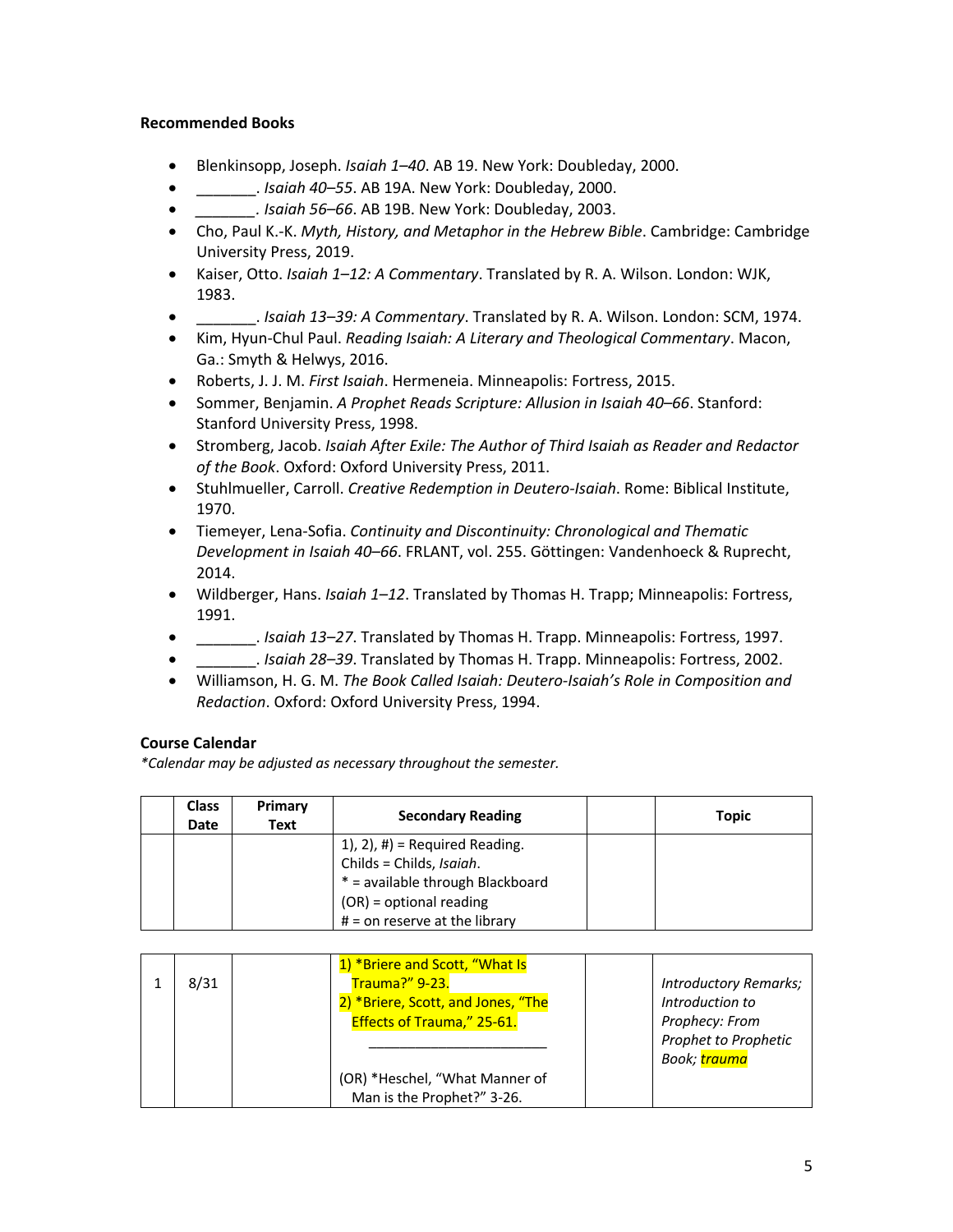|  | (OR) *Wilson, "Prophecy and Society   |  |
|--|---------------------------------------|--|
|  | in Ancient Israel," 201-234.          |  |
|  | (OR) *Childs, "Canonical Shape of the |  |
|  | Prophetic Literature," 46-55.         |  |
|  | (OR) *Clements, "Patterns in the      |  |
|  | Prophetic Canon," 191-202.            |  |

| Labor Day |  |
|-----------|--|
|-----------|--|

| 9/14 | Isaiah 1-66 | 1) Childs 1-5.<br>2) *Williamson, "Recent Issues in the<br>Study of Isaiah," 21-39.<br>3) *Goldingay, "The Theology of<br>Isaiah," 168-90. | Introduction to the<br>Book of Isaiah;<br><b>Trauma in Isaiah</b> |
|------|-------------|--------------------------------------------------------------------------------------------------------------------------------------------|-------------------------------------------------------------------|
|      |             | (OR) Janzen, "Claimed and Unclaimed<br><b>Experience: Problematic Readings</b><br>of Trauma in the Hebrew Bible,"<br>163-85.               |                                                                   |

|      |            | 1) Childs 9-60.                           | Overview of First     |
|------|------------|-------------------------------------------|-----------------------|
| 9/21 | Isaiah 1-6 | 2) *Williamson, "Synchronic and           | Isaiah; How to Read   |
|      |            | Diachronic in Isaian Perspective,"        | Prophetic Literature; |
|      |            | $211 - 26$                                | Isaiah 1              |
|      |            | 3) *Bartelt, "Centrality of Isaiah 6 (-8) |                       |
|      |            | Within Isaiah 2-12," 316-35.              |                       |

|   |      |            | 1) Childs 60-81.                     |                        |
|---|------|------------|--------------------------------------|------------------------|
| 4 | 9/28 | Isaiah 7–9 | 2) *Roberts, "Isaiah and His         | Isaiah's Memoir        |
|   |      |            | Children," 193-203.                  | (chaps. 6-8); Reading  |
|   |      |            | 3) *Scheuer, "The Days of Immanuel:  | the Children of Isaiah |
|   |      |            | Good Tidings or Bad News?" 130-      |                        |
|   |      |            | 46.                                  |                        |
|   |      |            | 4) *Valerie Bridgeman, "'I Will Make |                        |
|   |      |            | Boys Their Princes': A Womanist      |                        |
|   |      |            | Reading of Children in the Book of   |                        |
|   |      |            | Isaiah," 311-27.                     |                        |

|      |              | 1) Childs 81-111, 113-6.             | <b>Foreign Nations:</b> |
|------|--------------|--------------------------------------|-------------------------|
| 10/5 | Isaiah 9–12, | 2) *Ackroyd, "Isaiah 1-12:           | Second Exodus;          |
|      | $13 - 23$    | Presentation of a Prophet," 79-104.  | Oracles against the     |
|      |              | 3) *Williamson, "Deutero-Isaiah and  | <b>Nations</b>          |
|      |              | Isaiah 2-12," 116-55.                |                         |
|      |              |                                      |                         |
|      |              |                                      |                         |
|      |              | (OR) *Chan, "Rhetorical Reversal and |                         |
|      |              | Usurpation: Isaiah 10:5-34 and the   |                         |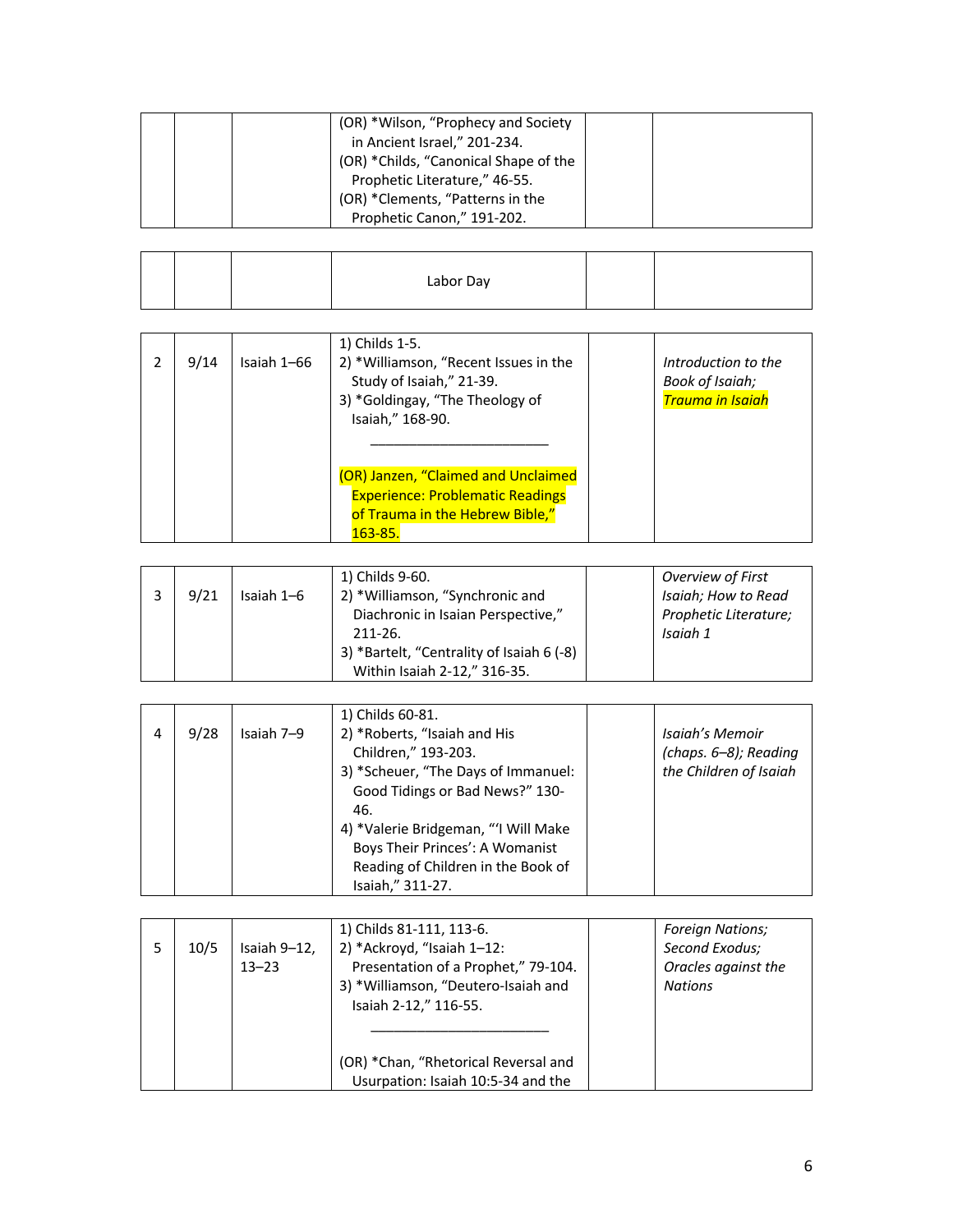| Use of Neo-Assyrian Royal Idiom,"<br>717-33.                                 |  |
|------------------------------------------------------------------------------|--|
| (OR) *Croatto, "The 'Nations' in the<br>Salvific Oracles of Isaiah," 143-61. |  |

|  |  | READING WEEK |  |
|--|--|--------------|--|
|  |  |              |  |

|   |       |              | 1) Childs 171-98.                     | Isaiah 24–27 in      |
|---|-------|--------------|---------------------------------------|----------------------|
| 6 | 10/19 | Isaiah 24-27 | 2) *Wikaner, "From Indo-European      | (diachronic and      |
|   |       |              | Dragon-Slaying to Isaiah 27.1: A      | synchronic) context; |
|   |       |              | Study in the Longue Durée," 116-      | myth in the Hebrew   |
|   |       |              | 35.                                   | <b>Bible</b>         |
|   |       |              | 3) *Abernethy, "An Imperial-          |                      |
|   |       |              | Retributive Schema: Eating in Isaiah  |                      |
|   |       |              | 2–35 in Light of Isaiah 1 as an       |                      |
|   |       |              | Introduction," 64-66, 75-86.          |                      |
|   |       |              | 4) *Cho, "The Sea Myth and            |                      |
|   |       |              | Eschaton," 171-89.                    |                      |
|   |       |              |                                       |                      |
|   |       |              |                                       |                      |
|   |       |              | (OR) *Cho & Fu, "Death and Feasting   |                      |
|   |       |              | in the Isaiah Apocalypse (Isaiah      |                      |
|   |       |              | $25:6-8$ ," 117-42.                   |                      |
|   |       |              | (OR) Hayes, The Origins of Isaiah 24- |                      |
|   |       |              | 27: Josiah's Festival Scroll for the  |                      |
|   |       |              | Fall of Assyria.                      |                      |

|   |       |             | 1) Childs 259-66, 289-379.              |                        |
|---|-------|-------------|-----------------------------------------|------------------------|
| 7 | 10/26 | Isaiah 36-  | 2) *Kapelrud, "The Main Concern of      | Overview of Second     |
|   |       | 39, 40 - 48 | Second Isaiah," 164-72.                 | Isaiah; Exile; Foreign |
|   |       |             | 3) *MacDonald, "Monotheism and          | Peoples; Monotheism    |
|   |       |             | Isaiah," 43-61.                         |                        |
|   |       |             | 4) *Tiemeyer, "Female Authorship of     |                        |
|   |       |             | Isaiah 40-55," 26-30.                   |                        |
|   |       |             |                                         |                        |
|   |       |             |                                         |                        |
|   |       |             | (OR) Albertz, Israel in Exile, 376-433. |                        |
|   |       |             | (OR) Sommer, A Prophet Reads            |                        |
|   |       |             | Scripture, 152-84.                      |                        |
|   |       |             | (OR) *Clements, "Beyond Tradition-      |                        |
|   |       |             | History: Deutero-Isaianic               |                        |
|   |       |             | Development of First Isaiah's           |                        |
|   |       |             | Themes," 78-92.                         |                        |
|   |       |             | (OR) *Reimer, "Isaiah and Politics,"    |                        |
|   |       |             | 84-103.                                 |                        |
|   |       |             | (OR) *Ahn, "A Light to the Nations:     |                        |
|   |       |             | The Sociological Approach in            |                        |
|   |       |             | Korean American Interpretation,"        |                        |
|   |       |             | 112-22.                                 |                        |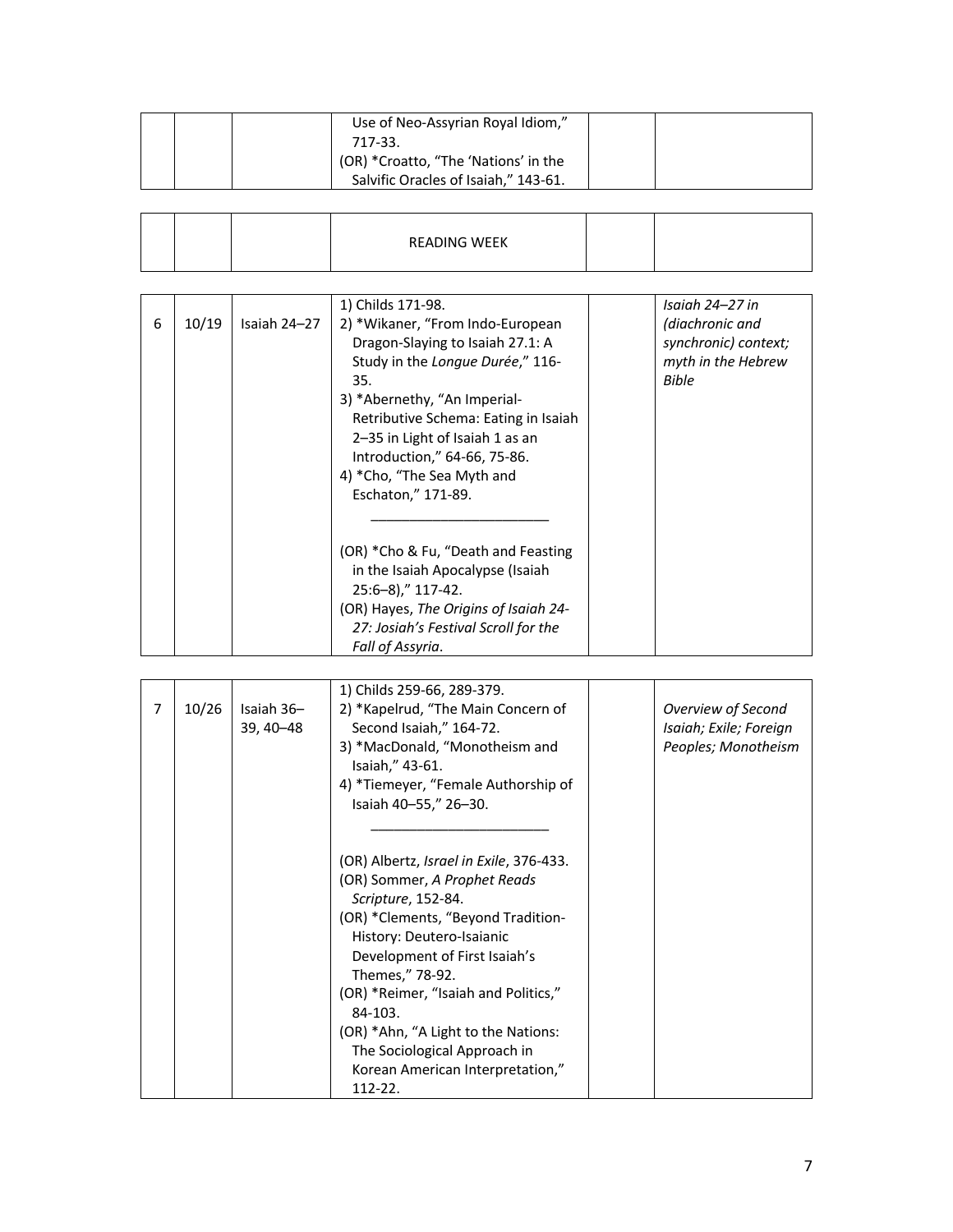|   |      |            | 1) Childs 379-438.                      |                      |
|---|------|------------|-----------------------------------------|----------------------|
| 8 | 11/2 | Isaiah 40- | 2) Stuhlmueller, Creative Redemption,   | Salvation; Suffering |
|   |      | 48, 49–55  | 59-98.                                  | Servant; martyrdom   |
|   |      |            | 3) Rowley, "The Servant of the Lord,"   |                      |
|   |      |            | $3-57.$                                 |                      |
|   |      |            | 4) 2 of the following on the Servant of |                      |
|   |      |            | YHWH                                    |                      |
|   |      |            | a) *Blenkinsopp, Isaiah 40-55, 76-      |                      |
|   |      |            | 8.                                      |                      |
|   |      |            | b) *McKenzie, Second Isaiah,            |                      |
|   |      |            | xxxviii-lv.                             |                      |
|   |      |            | c) *Goldingay, Theology of Isaiah,      |                      |
|   |      |            | $61 - 74$ .                             |                      |
|   |      |            | d) *Paul, Isaiah 40–66, 397-414.        |                      |
|   |      |            | e) *Pixley, Lumbala, & Moon             |                      |
|   |      |            | "Isaiah 52:13-53:12: A Latin            |                      |
|   |      |            | American/African/Asian                  |                      |
|   |      |            | Perspective," 95-113.                   |                      |
|   |      |            | f) *Kim, "Bonhoeffer, Dongju Yun,       |                      |
|   |      |            | and the Legacies of Jeremiah and        |                      |
|   |      |            | the Suffering Servant," 289-309.        |                      |
|   |      |            |                                         |                      |
|   |      |            |                                         |                      |
|   |      |            | (OR) *Tiemeyer, "Isaiah 40-55: A        |                      |
|   |      |            | Judahite Reading Drama," 55-75.         |                      |

|      |              | 1) *Kwon, JiSeong J., "Shared Ideas in | <mark>Isaiah as trauma</mark> |
|------|--------------|----------------------------------------|-------------------------------|
| 11/9 | Isaiah 40-55 | Job and Deutero-Isaiah," 32-46.        | <u>literature (reading</u>    |
|      |              | 2) *Cho, "The Sea Myth and Exile,"     | <mark>Isaiah with Job)</mark> |
|      |              | 134-70.                                |                               |

|    |       |            | 1) Childs 439-547.                   |                   |
|----|-------|------------|--------------------------------------|-------------------|
| 10 | 11/16 | Isaiah 49- | 2) *Beuken, "Main Theme of Trito-    | Overview of Third |
|    |       | 55, 56–66  | Isaiah," 67-87.                      | Isaiah            |
|    |       |            | 3) *Yee, "Of Foreigners and Eunuchs: |                   |
|    |       |            | An Asian American Reading of Isa.    |                   |
|    |       |            | $56:1 - 8$ ," 261-72.                |                   |
|    |       |            | 4) *Maier, "Zion's Body as a Site of |                   |
|    |       |            | God's Motherhood in Isaiah 66:7-     |                   |
|    |       |            | 14," 225-42.                         |                   |
|    |       |            |                                      |                   |
|    |       |            |                                      |                   |
|    |       |            | (OR) *Sweeney, "Prophetic Exegesis   |                   |
|    |       |            | in Isaiah 65-66," 455-74.            |                   |

|       |              | 1) Christopher Frechette, "The    | Guest speaker:                    |
|-------|--------------|-----------------------------------|-----------------------------------|
| 11/30 | Isaiah 56-66 | Power, People, Place, and Plan of | <b>Christopher</b>                |
|       |              | <b>YHWH: Isaiah as Resilience</b> | Frechette;                        |
|       |              | Narrative."                       | <mark>Isaiah as resistance</mark> |
|       |              |                                   | narrative                         |